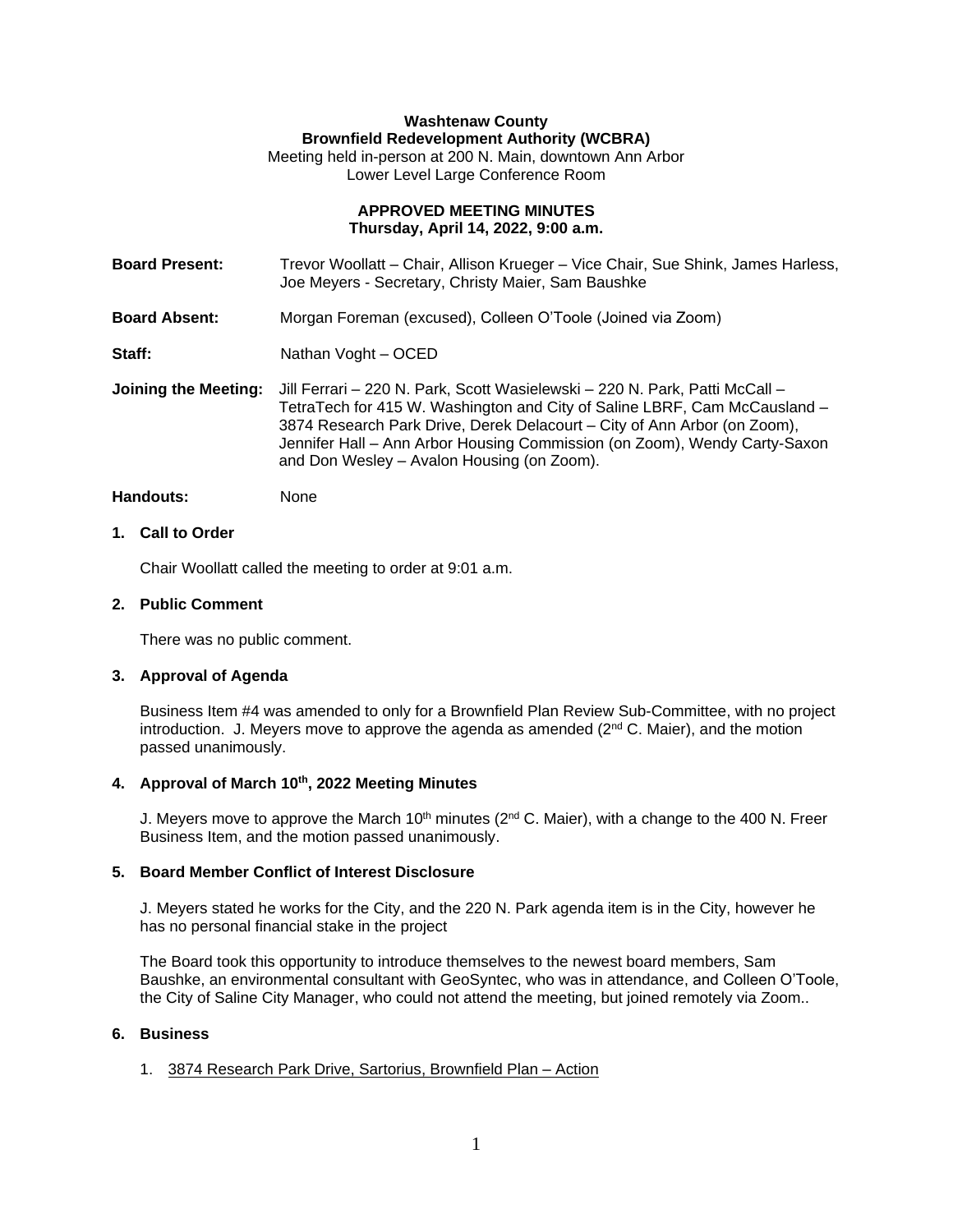Staff provided an overview of the project, and introduced Cam McCausland, the developer of the project. Ann Arbor City Council approved the Plan at their April 4<sup>th</sup> meeting. The County Board of Commissioners is scheduled to set the public hearing for May  $4<sup>th</sup>$  on the Plan.

J. Meyers asked about the City of Ann Arbor's approval of the IFT (Industrial Facilities Tax Exemption), which would reduce local taxes by 50% for up to 12 years. Mr. McCausland is hopeful the City will still approve the IFT. They have to address some issues raised by the City's Sustainability staff person.

J. Meyers moved to approve the Brownfield Plan,  $(2^{nd} A$ . Krueger), and the motion passed unanimously..

### 2. 237-247 Monroe Street, City of Saline, Approve LBRF Eligible Expenses and Increase LBRF Grant Award – Action

N. Voght reminded the Board of their previous LBRF Grant approval of \$50,000 to the City, with an invitation to come back to the Board for increases in cost. The City is requesting approval of \$35,159.97 in actual Eligible Activities for reimbursement, and an increase in the Grant award to \$78,195, from \$50,000.

Patti McCall, with TetraTech, provided detailed information on the areas of soil excavation and disposal that reflect the increased costs.

A. Krueger moved to approve the reimbursement of \$35,159.97 in Eligible LBRF expenses (2<sup>nd</sup> J. Harless), and the motion passed unanimously.

J. Meyers moved to increase the LBRF Grant award from \$50,000 to \$78,195 ( $2<sup>nd</sup>$  C. Maier), and the motion passed unanimously.

### 3. 415 W. Washington, City of Ann Arbor, increase Environmental Assessment Grant Request – **Action**

Staff discussed the project, and the Board's previous approval of \$20,700 for phase II investigation, which is completed, and fully reimbursed. The City now seeks to investigate off-site sources of TCE impacting the site, and is requesting an additional \$52,593 in Phase II investigation costs.

The Board discussed the current status, and whether a developer is in place. Mr. Derek Delacourt, with the City of Ann Arbor, stated a developer will only be sought once the site is preentitled through the PUD process. This allows a community-driven process to arrive at a development that responds to the City's goals.

T. Woollatt asked if the buildings could be reused, and Mr. Delacourt responded the buildings need to be demolished. He further asked for the purpose of the investigation. Ms. McCall stated it's to determine the extent of off-site impacts of TCE that is impacting the sites, which could have come from Eaton or Argus building.

S. Shink asked if we're addressing the TCE on site, and Ms. McCall indicated there is concern for impacts to neighboring properties.

J. Meyers stated his support for the pre-entitlement process.

Mr. Delacourt stated they will push to address the TCE issue as much as possible through the site's redevelopment. Once developed, there will be a significant LBRF contribution back into the fund, as well.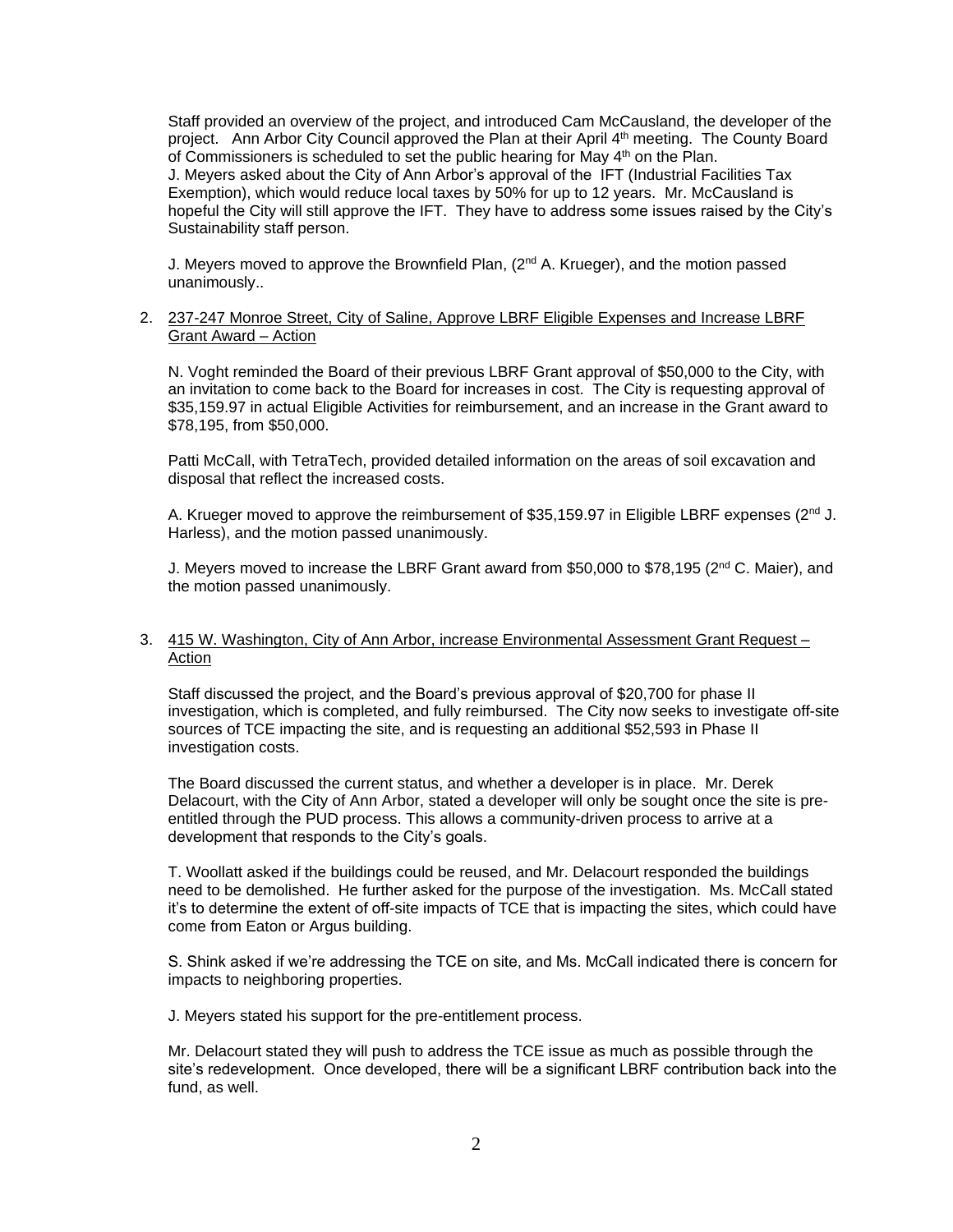J. Harless moved to approve the Assessment Grant application for \$52,593, to be funded from the LBRF (2<sup>nd</sup> S. Shink), and the motion passed unanimously.

#### 4. 4025 Packard Road, Pittsfield Charter Township, Form Brownfield Plan Review Sub-Committee, Pittsfield Twp – Information Only

The Township requested that public vetting of the project be put on hold until the Township can conduct additional review of the request. Therefore, the agenda was limited to requesting volunteers assist with review of the Draft Brownfield Plan.

J. Harless asked about the look-back expenses of Site Demolition included in the draft Brownfield Plan provided using "Local Only" taxing jurisdictions. Staff's understanding is using Local Only allows that flexibility, but will verify this.

Board members J. Harless, C. Maier, and S. Baushke volunteered to assist with reviewing the Draft Brownfield Plan

#### 5. 220 N. Park, City of Ypsilanti, Renovare, Project Introduction and form Brownfield Plan Review Sub-Committee

Staff reminded the Board that J. Meyers discussed this project last year with the Board, and the potential use of TIF to support property acquisition and down payment assistance costs, using Local Only millages. This idea was first presented to the Board in March of 2020 by Jim Tischler, from the Michigan Land Bank.

Staff introduced Jill Ferrari, one of the developers with Renovare. Ms. Ferrari presented her development company and business partner, and the proposed project in the City of Ypsilanti, with 46 detached and attached units, 23 of which will be affordable to families earning between 40% and 80% of the Area Median Income.

Ms. Ferrari discussed \$1 million in financing from the Ann Arbor Area Community Foundation, and a recent meeting with the County's Racial Equity Office regarding potential ARPA funding of \$2.7 million. S. Shink, County Board of Commissioners Chair, stated she had not heard of the request, and it would need to go to the County Board of Commissioners for approval.

The following members volunteered to serve on the Brownfield Plan sub-committee: J. Meyers, A. Krueger, S. Baushke, and J. Harless.

### 6. 121 E. Catherine, and 2000 S. Industrial Phase II Environmental Assessment Grants, Ann Arbor Housing Commission – Action

Jennifer Hall, from the Ann Arbor Housing Commission, and Derek Delacourt, from the City of Ann Arbor joined the meeting via Zoom, and discussed these two sites. They are City-owned, and being explored for affordable housing. The Catherine site was already put out for RFP, and Avalon Housing was selected to be a co-developer with the Ann Arbor Housing Commission.

They are requesting an assessment grant to conduct a Phase II on the Catherine site for \$15,130, with a proposal from ECT. They have a \$22,100 Phase II application for the S. Industrial Site.

The Board discussed potential Liable Party concerns, particularly with S. Industrial. The Catherine site is not a concern, due to time elapsed. The S. Industrial site, since owned by the City, and the applicant/developer would be the Housing Commission and another entity, would also not be a concern.